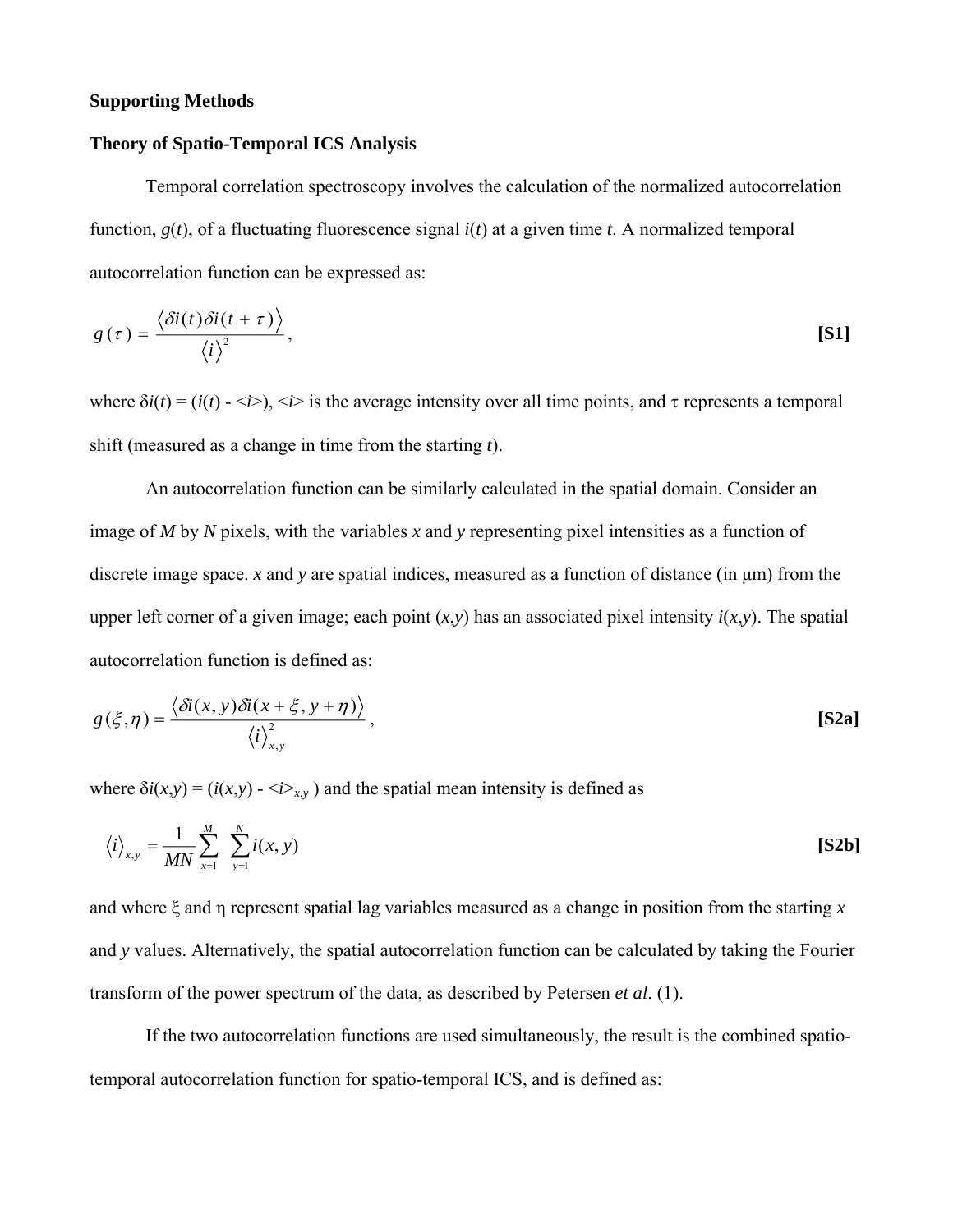$$
g(\xi, \eta, \tau) = \frac{\langle \delta i(x, y, t) \delta i(x + \xi, y + \eta, t + \tau) \rangle}{\langle i(t) \rangle_{x, y} \langle i(t + \tau) \rangle_{x, y}},
$$
\n[S3]

where  $\langle i \rangle_{x,y}$  denotes a spatial average (but not a temporal average) over *x* and *y* at time point *t*. The spatial intensity fluctuations are defined as  $\delta i(x, y, t) = (i(x, y, t) - \langle i(t) \rangle_{x, y})$  and  $\tau$  is the correlation time.

Once the spatio-temporal autocorrelation function has been calculated, the resulting curves must be fit to obtain physical information about the systems. The temporal and spatial domains of Eq. **S3** may be treated separately by calculating both *g*(ξ,η,0) and *g*(0,0,τ). The two can be separated because the  $g(0,0,0)$  term needed to fit  $g(0,0,\tau)$  (the temporal autocorrelation portion, Eq. **S6**) is obtained from the spatial autocorrelation equation for all  $\tau = 0$ . Separating the two terms reduces the computational power required. The spatial autocorrelation portion was fit by nonlinear least squares with a 2D Gaussian function, as described by Petersen (1):

$$
g(\xi,\eta,0) = g(0,0,0)e^{-\left(\xi^2+\eta^2\right) \sqrt{\mu^2}} + g_0,
$$
 [S4]

where  $g(0,0,0)$  is the zero spatial lag value, *w* is the calculated  $e^{-2}$  beam radius in the focal plane, and  $g_0$ is a component residual resulting because the autocorrelation does not decay to zero due to limited sampling size; all three variables are fit parameters for this equation.

The number of particles per image (also called number density) can be obtained from the zero lag value *g*(0,0,0) from the following equation, where '*pixelsize*' is the edge length of each square pixel in the image (1):

$$
n = \frac{MN \cdot (pixelsize)^2}{g(0,0,0)\pi w^2}.
$$
 [S5]

By calculating the spatial correlation per image, the number density for each image in the series can be determined.

The temporal autocorrelation portion of Eq. **S3** can now be fitted. For ease of computation, the following equation was used to evaluate  $g(0,0,\tau)$  for each value of  $\tau$  (2):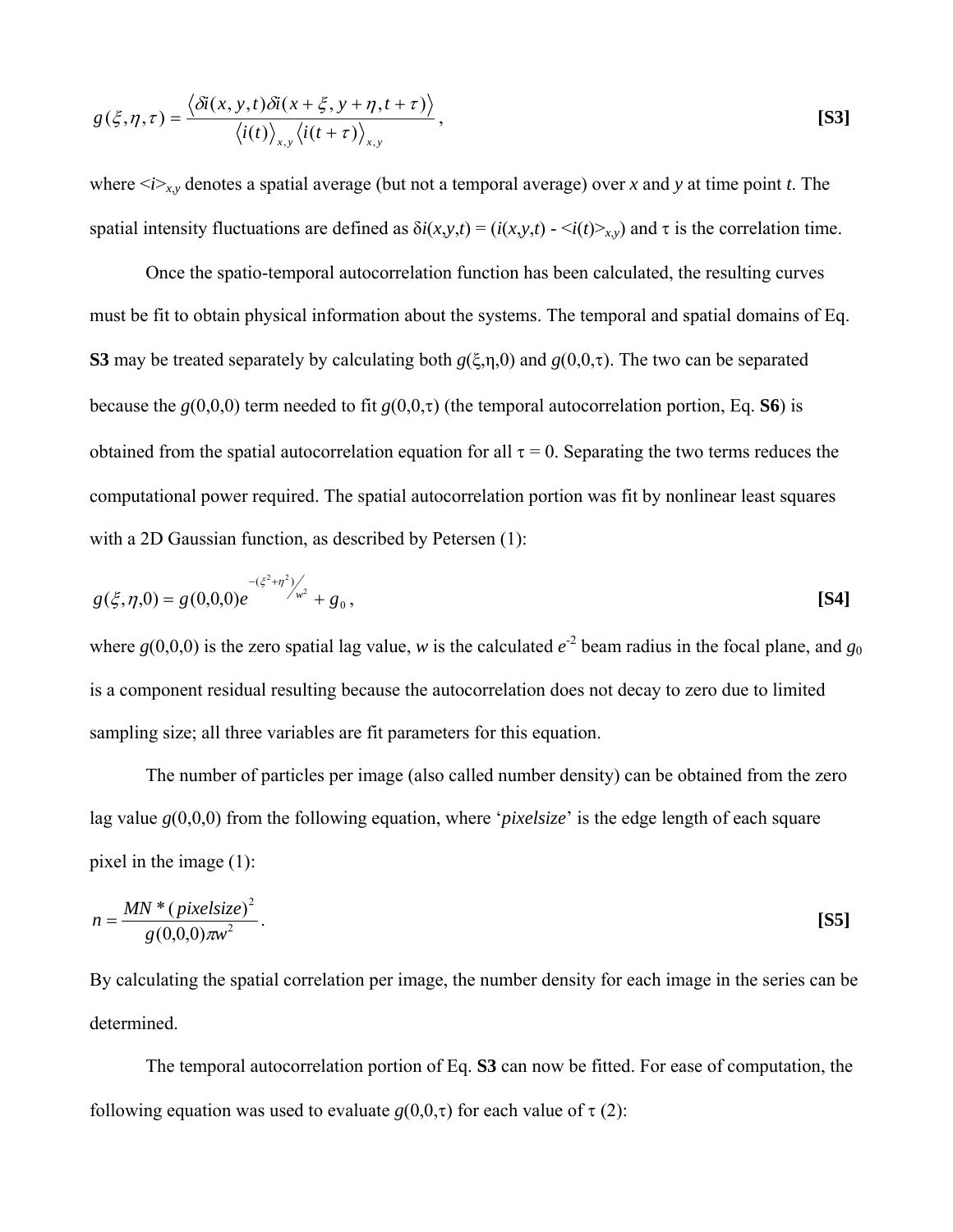$$
g(0,0,\tau) = \frac{1}{T-\tau} \sum_{t=1}^{T-\tau} \frac{1}{MN} * \sum_{x=1}^{M} \sum_{y=1}^{N} \frac{\langle \delta \tilde{\iota}(x,y,t) \delta \tilde{\iota}(x,y,t+\tau) \rangle}{\langle i(t) \rangle_{x,y} \langle i(t+\tau) \rangle_{x,y}},
$$
 [S6]

where *T* is the total number of time points and  $\tau$  ranges from 0 to  $T - 1$ .

The temporal autocorrelation equation can provide information about the dynamics of the system. Past experiments on intracellular behaviors involving microtubules have indicated the presence of a diffusive-like term and often a directed velocity term for short periods of time. In this case, the effective diffusion term represents Brownian processes that follow a random walk model. Using the value of  $g(0,0,\tau)$  from above, the following equation (with zero velocity) can be fit by least squares to obtain an effective diffusion term:

$$
g(0,0,\tau) = \frac{g(0,0,0)}{\left(1 + \frac{\tau}{\tau_d}\right)\left[1 + \left(\frac{\langle w \rangle}{z}\right)^2 \left(\frac{\tau}{\tau_d}\right)\right]^{1/2}} + h_0,
$$
\n[S7]

where  $\langle w \rangle$  is the average beam radius, as determined from the spatial autocorrelation,  $\tau_d$  is the best fit characteristic diffusion time,  $h_0$  is a fitting offset parameter accounting for cases when the correlation function does not decay to zero at long lag times, and *z* is the beam radius in the axial direction (determined from the point spread function) (3). The effective diffusion term *D* then can be calculated from  $\tau_d$  using the following relation:  $D = \langle w \rangle^2 / 4 \tau_d$ .

Eq. **S7** can be expanded to allow for a directed velocity term in addition to the effective diffusion term for a single population. This velocity term corresponds to motion superimposed upon that expected by a random walk process.

$$
g(0,0,\tau) = \frac{g(0,0,0)}{\left(1+\frac{\tau}{\tau_d}\left[1+\left(\frac{\langle w\rangle}{z}\right)^2\left(\frac{\tau}{\tau_d}\right)\right]^{1/2}}\exp\left(-\left(\frac{\tau}{\tau_f}\right)^2\frac{1}{\left(1+\frac{\tau}{\tau_d}\left[1+\left(\frac{\langle w\rangle}{z}\right)^2\left(\frac{\tau}{\tau_d}\right)\right]^{1/2}}\right)+h_0,
$$
\n(S8)